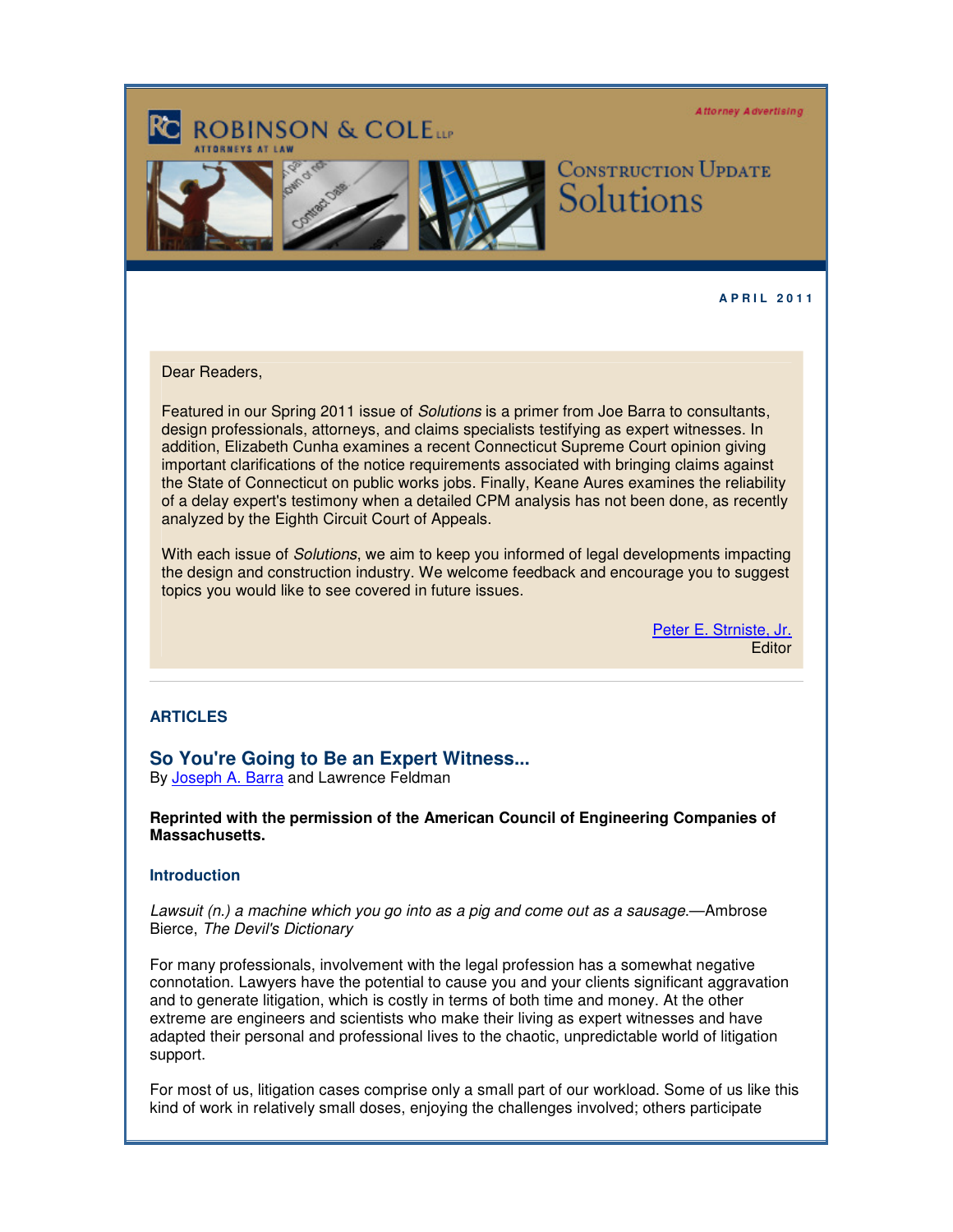reluctantly, primarily to help a good client out of a jam or to come to the defense of a colleague. The intent of this article, and the companion piece which will appear in the June issue of Insights, is to provide the occasional expert witness, and more particularly those who have not yet had the pleasure of this experience, with some insight into the issues and processes involved. While the focus is on the engineer or scientist as expert witness, some of the ensuing discussion may also apply to those unpleasant situations in which professionals or their companies are the defendant in litigation.

Click here to read the full article, [So You're Going to Be and Expert Witness](http://image.exct.net/lib/fefb1671756c0d/d/1/Construction%20Solutions%20Barra.pdf).

### **Supreme Court Clarifies Notice Requirements for Claims on Public Works Projects**

By [Elizabeth K. Cunha](http://www.rc.com/Bio.cfm?eID=1527)

In December 2010, the Connecticut Supreme Court released C.R. Klewin Northeast, LLC v. State of Connecticut, clarifying what constitutes proper notice under Connecticut General Statutes § 4-61. Readers may recall that § 4-61 opens the door (by waiving sovereign immunity) to allow public works contractors to bring actions against the State for disputes arising from construction contracts. However, contractors must follow certain notice requirements to take advantage of this right, and the contents of the notice are not clearly delineated in the statute.

In this recent case C.R. Klewin (Klewin) entered into a contract with Connecticut's Department of Public Works (DPW) to construct the New Resource Learning Center and Lowe Building at Manchester Community College. While performing the contract, Klewin encountered numerous delays and changed conditions that caused it to incur additional cost. Klewin's first request for payment was by letter to the DPW's bureau chief. After numerous attempts to obtain compensation, Klewin remained unpaid.

Click here to read the full article, **[Supreme Court Clarifies Notice Requirements for Claims on](http://image.exct.net/lib/fefb1671756c0d/d/1/Construction%20Solutions%20Cunha.pdf)** [Public Works Projects](http://image.exct.net/lib/fefb1671756c0d/d/1/Construction%20Solutions%20Cunha.pdf).

### **Critical Path Analysis Not Necessary to Establish Compensable Delay**

By [Keane E. Aures](http://www.rc.com/Bio.cfm?eID=1427) 

Construction attorneys often ponder what level of expertise courts will require of expert witnesses testifying in support of delay impact claims. One question the Eighth Circuit Court of Appeals recently addressed is whether critical path analysis by an expert is a prerequisite to the recovery of delay damages. In Weitz Company v. M.H. Washington (8th Cir. 2011), the Court of Appeals upheld a District Court's decision to admit expert testimony in a delay damages case, where the expert did not perform a critical path baseline analysis prior to assigning activities to the critical path. In doing so, the Court set a threshold for a scheduling expert's testimony that should not be overly burdensome to future litigants.

The Weitz decision allows construction attorneys broad latitude in presenting expert witnesses in delay claims cases, as long as the expert can demonstrate a logical bridge between the facts of the case and the analysis. In Weitz, the Court of Appeals determined that a District Court trial judge may admit the testimony of a witness whose knowledge, skill, experience, training, or education merits expert status if (1) the testimony assists the trier of fact in understanding the evidence or in determining a fact at issue; and (2) the evidence is relevant and reliable. The Court reasoned that if the trial judge is satisfied with the expert's knowledge, skill, experience, training, or education, and the expert's testimony is reasonably based on that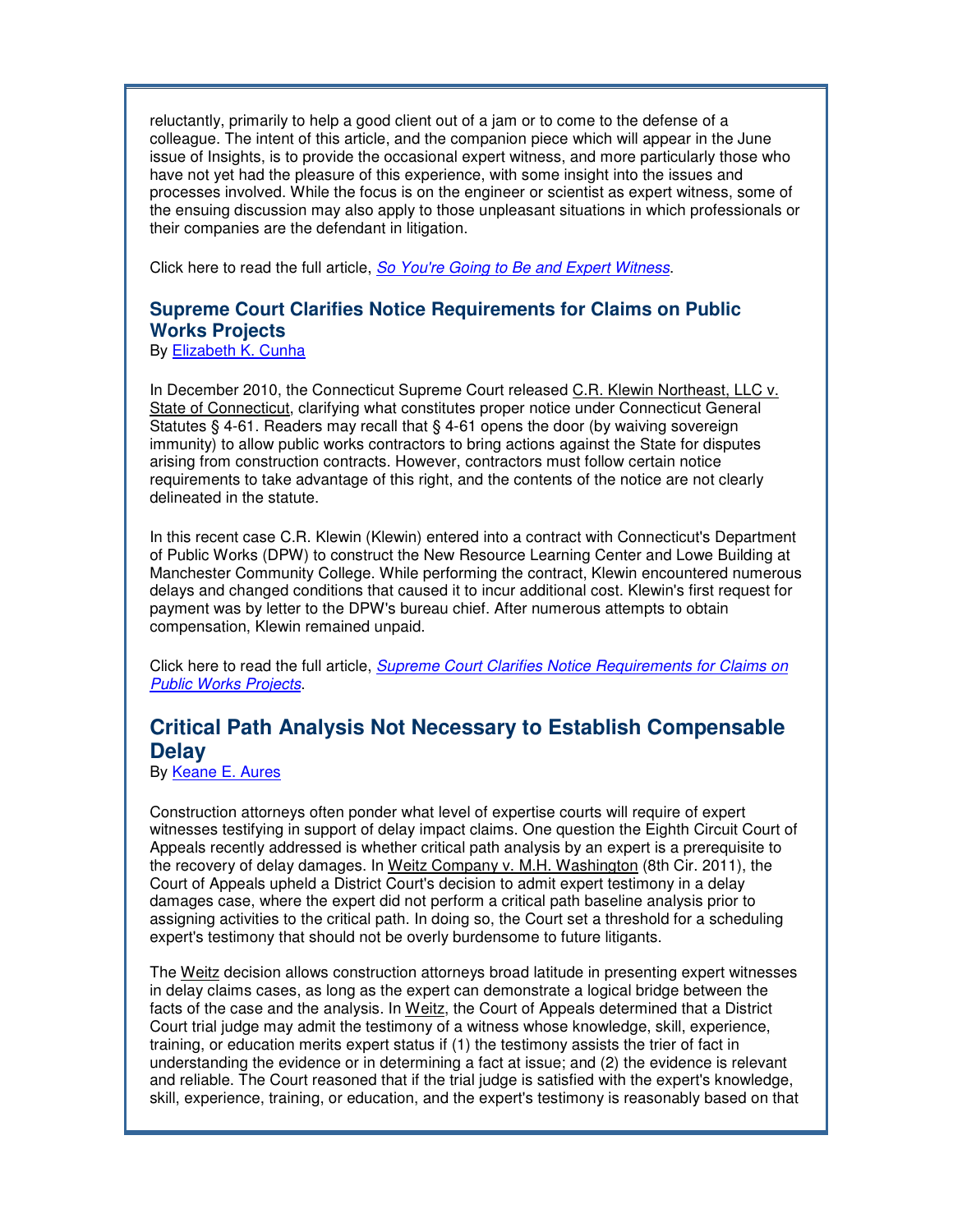expertise, a court does not abuse its discretion by admitting the testimony, and the factual basis of the testimony goes to the weight of the evidence.

Click here to read the full article, [Critical Path Analysis Not Necessary to Establish](http://image.exct.net/lib/fefb1671756c0d/d/1/Construction%20Solutions%20Aures.pdf) [Compensable Delay](http://image.exct.net/lib/fefb1671756c0d/d/1/Construction%20Solutions%20Aures.pdf).

### **FIRM NEWS & NOTES**

### **At the Podium**

Construction Partner [Joseph A. Barra](http://www.rc.com/Bio.cfm?eID=1584) spoke at the "3-in-1 Overview: How New Regulatory Changes May Affect You!" event on March 10, presented by the International Facility Management Association of Boston. His topic was the Commonwealth's new Prompt Pay Law.

Construction Partner [Martin A. Onorato](http://www.rc.com/Bio.cfm?eID=1435) presented a program on the important fundamentals of construction law in Connecticut on March 14 to the Hartford chapter of The Construction Specifications Institute in Rocky Hill.

Land Law Partner [Brian W. Blaesser](http://www.rc.com/Bio.cfm?eID=710) recently spoke in Chicago at the 2010 Greenbuild International Conference, Generation Green: Redefining Our Future, the U.S. Green Building Council conference dedicated to designing and building environmentally friendly buildings and green communities. His presentation, "Drafting & Negotiating Green Building Provisions in Design/Construction Contracts and Leases," was part of a series of legal panels offered to attendees for the first time at Greenbuild.

[Dwight H. Merriam](http://www.rc.com/Bio.cfm?eID=736) an[d Brian R. Smith](http://www.rc.com/Bio.cfm?eID=748) of the firm's Land Law Section spoke at the Connecticut Bar Association's fifth annual Property Rights Seminar, organized and moderated by Mr. Merriam. Mr. Smith spoke about the Branford, Connecticut, eminent domain cases, the most important eminent domain cases of last year in the state. He tried the winning cases with Steven Humphrey, of counsel. Mr. Merriam spoke on recent national developments.

Construction Counsel [Peter E. Strniste Jr.](http://www.rc.com/Bio.cfm?eID=1428) served as a panelist for a roundtable discussion of legal issues facing retail owners and contractors at the 2011 Commercial Construction & Renovation Summit on April 13 in Braselton, Georgia.

Construction attorneys [Joseph A. Barra](http://www.rc.com/Bio.cfm?eID=1584) and [Elizabeth K. Cunha](http://www.rc.com/Bio.cfm?eID=1527) will cohost the Construction Management Association of America Webinar entitled "The Seven Common Mistakes of CM Practice, the Contract Provisions That Apply, and the Insurance Policy Designed to Address Them" on April 21.

Construction attorneys [Gregory R. Faulkner](http://www.rc.com/Bio.cfm?eID=1432) and [Alexandria E. Baez](http://www.rc.com/Bio.cfm?eID=1286) will present at the May 12 Associated General Contractors of Massachusetts 2011 Regional Law Series at the Carriage House at Forest Park in Springfield, Massachusetts. The presentation will provide an overview of the different protections and incentives available to owners and contractors when choosing between cost-plus fixed price contracts. Special attention will be given to liability and responsibility, cost control, changes, and claims management.

Construction Counsel [Peter E. Strniste Jr.](http://www.rc.com/Bio.cfm?eID=1428) will serve as the moderator for a discussion at the Defense Research Institute's Fidelity and Insurance Roundtable on May 13 in Chicago, Illinois. The group's discussion will focus on the defense of subdivision maintenance bond claims in today's postresidential housing bubble.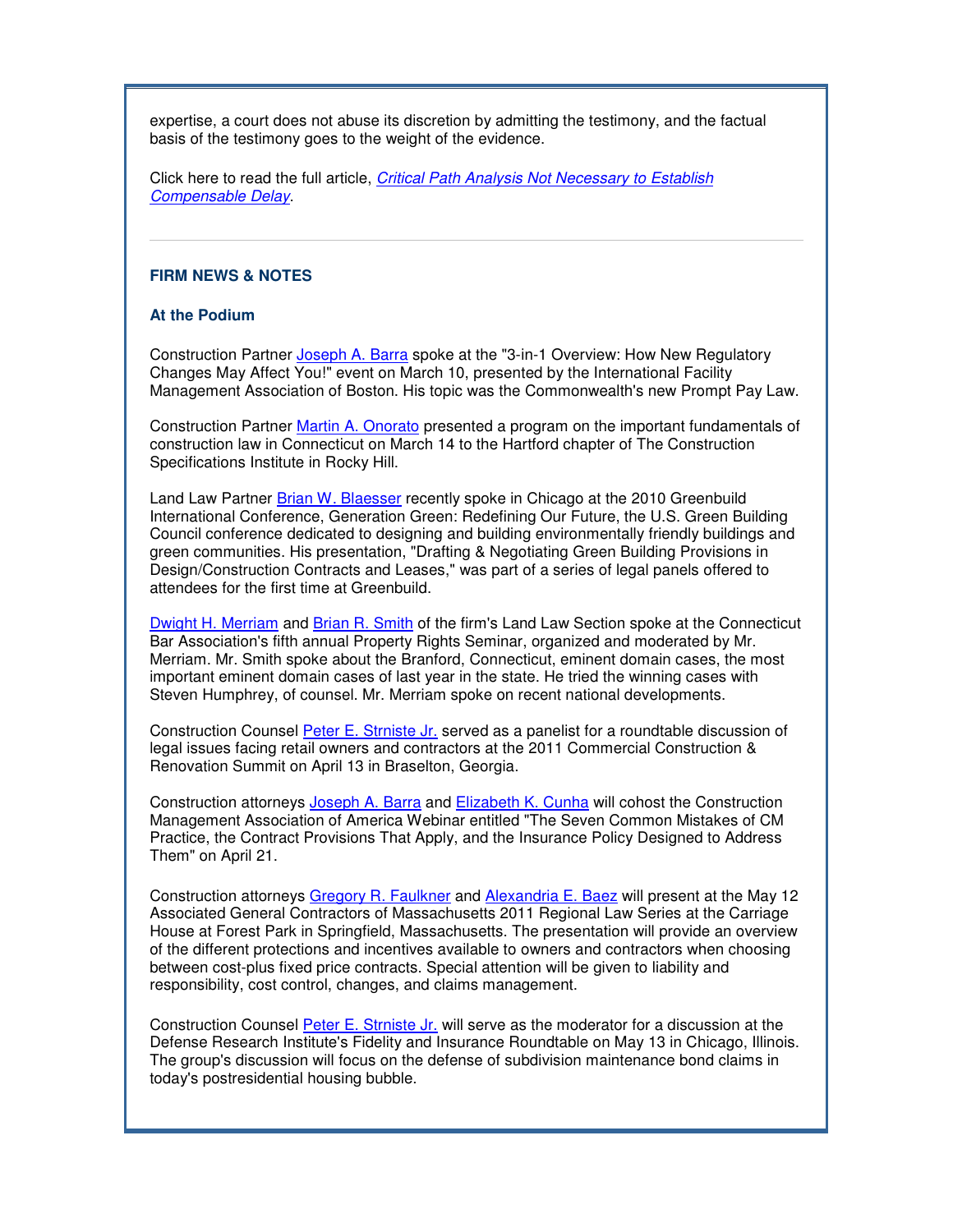Construction Partner [Martin A. Onorato](http://www.rc.com/Bio.cfm?eID=1435) will moderate a panel discussion at a program of the Connecticut Building Congress entitled "Meet the Architects" on May 10. The panel will focus on the status of economic recovery, major market drivers for projects, and regional trends in design.

Construction Partner [Joseph A. Barra](http://www.rc.com/Bio.cfm?eID=1584) will chair the May 26 Massachusetts Continuing Legal Education program titled Construction Law & Litigation: Practical cutting-edge tips and trends for the experienced construction lawyer.

Construction Partner [Gregory R. Faulkner](http://www.rc.com/Bio.cfm?eID=1432) will take to the podium at the 2011 National Association of College and University Attorneys annual conference, to be held in San Francisco, California, from June 26 to 29. He will present on the topic of risk transfer and assignment issues in contracts. NACUA, founded in 1960-1961, educates attorneys and administrators on the nature of campus legal issues and provides continuing legal education to university counsel.

### **In Print**

Construction Partner [Joseph A. Barra](http://www.rc.com/Bio.cfm?eID=1584) coauthored the article "Are You Ready for the New Massachusetts Prompt-Pay Act?," published in the Winter 2011 edition of the Construction Management Association of America's New England chapter newsletter.

Construction Chair [Dennis C. Cavanaugh](http://www.rc.com/Bio.cfm?eID=1431) coauthored the chapter "Performance Bonds and Contractor Default Insurance" for the book Construction Insurance: A Guide for Attorneys and Other Professionals, published April 2011 by the American Bar Association's Forum Committee on the Construction Industry. The publication is considered the handbook for construction lawyers written by practitioners with considerable experience in construction and insurance.

The American Bar Association recently published real estate litigation and title insurance Counsel [Danielle Andrews Long](http://www.rc.com/Bio.cfm?eID=874)'s casenote "Massachusetts Court Ruling Calls into Question the Validity of Many Foreclosures." Ms. Long observes that assignments of mortgages in Massachusetts to foreclosing banks can no longer occur after the foreclosure, which has been common practice, even if the notes for these mortgages have already been transferred into trusts for which the foreclosing banks are the servicers. Assignments do not have to be recorded prior to foreclosures, but they must exist. The Massachusetts Supreme Judicial Court ruled that securitization documents alone were insufficient without an executed assignment to foreclose on property. This ruling questions the validity of thousands of Massachusetts foreclosures.

### **In Attendance**

Robinson & Cole was a sustaining member sponsor of the April 7 Massachusetts Building Congress breakfast program. The program, held at the Boston Convention & Exhibition Center, featured guest speaker Governor Deval Patrick.

Construction Counsel [Peter E. Strniste Jr.](http://www.rc.com/Bio.cfm?eID=1428), who serves as treasurer of the Connecticut Surety and Fidelity Bond Association, a chapter of the American Surety Association, will attend the 2011 Transportation Construction Coalition Fly-In to Washington, D.C., to meet with Connecticut's legislators and to discuss issues facing the construction industry in Connecticut.

Robinson & Cole was the title sponsor of the Connecticut Building Congress/American Institute of Architects Joint Industry Dinner held on March 3 at the Rocky Hill Marriott. Construction attorneys [Martin A. Onorato,](http://www.rc.com/Bio.cfm?eID=1435) [Gregory R. Faulkner](http://www.rc.com/Bio.cfm?eID=1432), and [Joseph A. Barra](http://www.rc.com/Bio.cfm?eID=1584) attended.